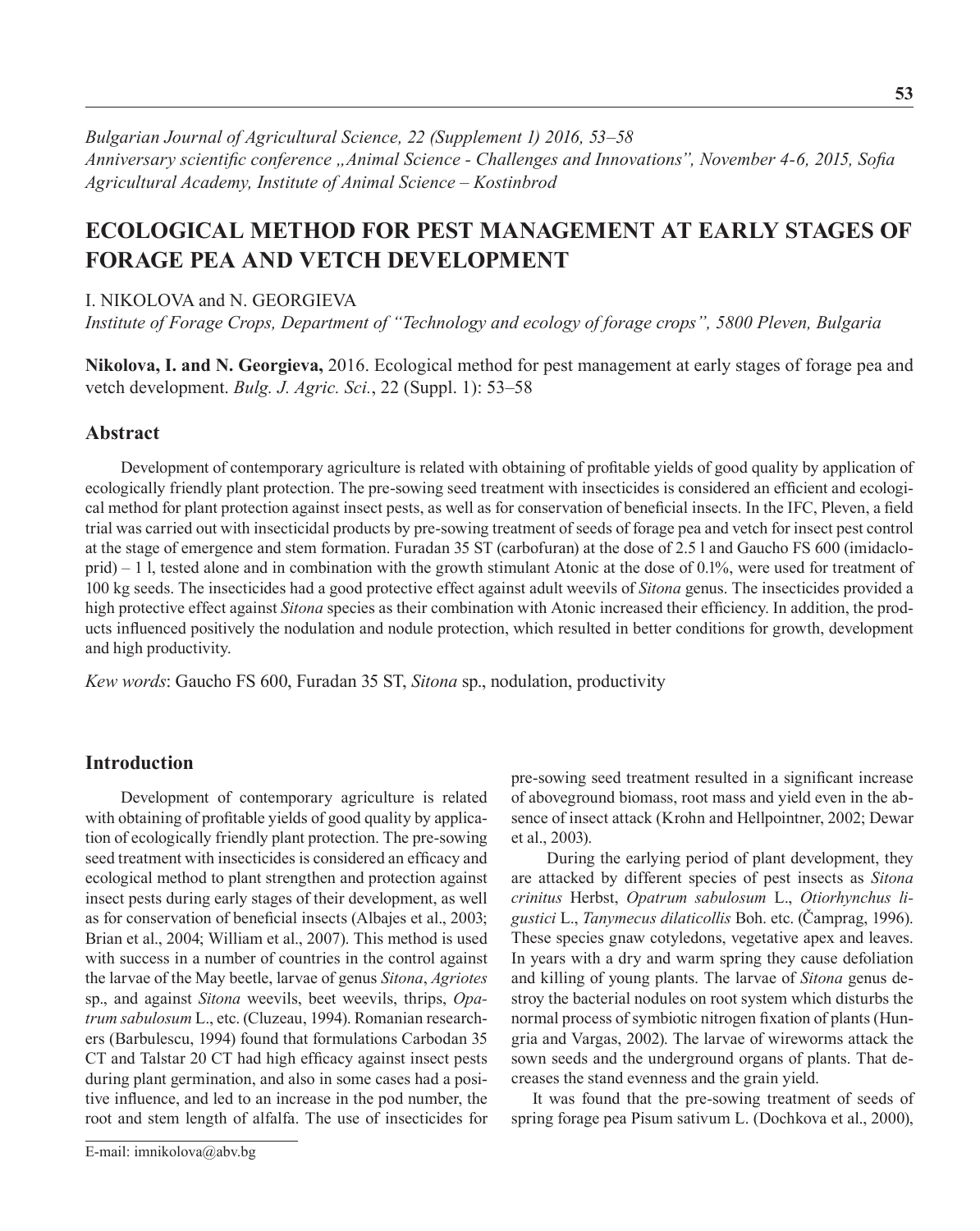broad beans Vicia faba L. (Epperlein, 1992), soybean Glycine max L (Cluzeau, 1994), lucerne *Medicago sativa*L.(Dochkova et. al., 2003) with systemic formulations contributes to a decrease of population density of pest insects, as well as of the damages caused by them in seedlings and young plants.

In Bulgaria were tested and recommended for use in practice a different set of insecticides by pre-sowing treatments against pests of spring vetch, alfalfa, soybeans and others. (Nikolova, 2005; Nikolova et al., 2004; Nikolova and Vassileva, 2007).

The aim of the study was to make a comparative assessment of economically important pests in field pea and vetch in the early stages of plant development, insecticide efficiency of products by pre-sowing seed treatment as an environmentally friendly method to control pests and of the consequence on the nodulation and productivity.

#### **Materials and Methods**

In the IFC, Pleven, a field trial was carried out with insecticidal products by pre-sowing treatment of seeds of forage pea (variety Pleven 4) and vetch (variety Obrazets 666) for insect pest control at the stage of emergence and stem formation during the 2007-2008. Furadan 35 ST (carbofuran) at the dose of  $2.5$  l and Gaucho FS 600 (imidacloprid) – 1 l, applied alone and in combination with the growth stimulant Atonic at the dose of 0.1%, were used for treatment of 100 kg seeds. According to data of the Japanese Company Azahi Chemical, the phenolic compounds – active ingredients in the growth stimulant, are natural substances contained naturally in plant cells. The preparation Atonic is suitable for pre-sowing treatment of seeds of different crops, because it stimulates the germination. It is also recommended to mix it with different kinds of pesticides, for which positive synergism is observed.

The trial was laid out by the block method with 6 variants and four replications, under no irrigated conditions and at the sowing rate of 120 g.s m<sup>-2</sup> for forage pea and 250 g.s m<sup>-2</sup> for vetch.

The efficacy of the insecticides was determined at natural population density of nodule weevils by the formula of Henderson and Tillton (1955).

The following characteristics were recorded at the early flowering stage: nodulation and weight of root and aboveground biomass plant<sup>-1</sup>. Stand density (plant number m<sup>-2</sup>) and forage productivity (kg ha<sup>-1</sup>) were determined at the stage of flowering-pod formation.

Statistical processing of the experimental data was performed by using the programmed product MS/DOS – STD-TA.

## **Results and Discussion**

In the early development stages of the forage pea and vetch (germination and stem development) the plants are fragile and susceptible to pest attacks, mainly from species of the order *Coleoptera*. A considerably lower population density of beetles was founded in 2008 compared to the previous 2007 year, which was associated with the more humid and rainy period in March and April (with 66.5 mm more rainfall).

The species composition in both cultural species was very similar as in the vetch were determined 15 species, while in the forage peas - 14 species (except *Psalidium maxillosum*) - Table 1. Unlike the composition, the abundance and proportion of pest insects varied greatly. The population density of the species in the forage pea was 36.2% lower compared to vetch plants. The lack of wax coating, presence of more tender leaf (plant) structure and higher protein and lower fiber content of above-ground mass (Georgieva et al., 2010; Georgieva et al., 2011) probably determined the considerable preference of pests to vetch plants. Constantly appearing and with dominant numbers with high density over the years were beetles *Opatrum sabulosum* (1852 number of specimens), weevils from the genus *Sitona* (1719 number of specimens) and *Tanymecus dilaticollis* (1555 number of specimens), while *Otiorhynchus ligustici* (552 number of specimens) was the sub-dominant species. Other species from the order of *Coleoptera* took low percentage of the infesting species (below 3%) and did not represent a real threat to the vetch plants.

During the period of germination and stem development, forage pea was attacked primarily by weevils from the genus *Sitona* (1569 specimens) and *O. sabulosum* (1516 number specimens), while *T. dilaticollis* (441 specimen number) and larvae of wire worms (*Agriotes lineatus* and *A. ustulatus* – а total number of 154 specimens) had a lower presence and were sub-dominant species. The other coleopteran species occupied 7.6% of the total population density.

In a comparative assessment of the forage peas and vetch was found that species of the genus *Sitona* and *O. sabulosum* were in a higher density in the vetch, and *T. dilaticollis* also belonged to the dominant species with high participation, in contrast by the pea plants. *Otiorhynchus ligustici* manifested as sub-dominant species, while in the pea, its number was negligible (total 17 of specimens).

The tested insecticides had a rapid initiation action and immediately after plant germination, they had complete control of the species of *Sitona* genus, and their efficiency was close to 100.0%. The products had a longer after-effect, which provided a better protection of plants one month after germination (Table 2). Approximately 20 days after germi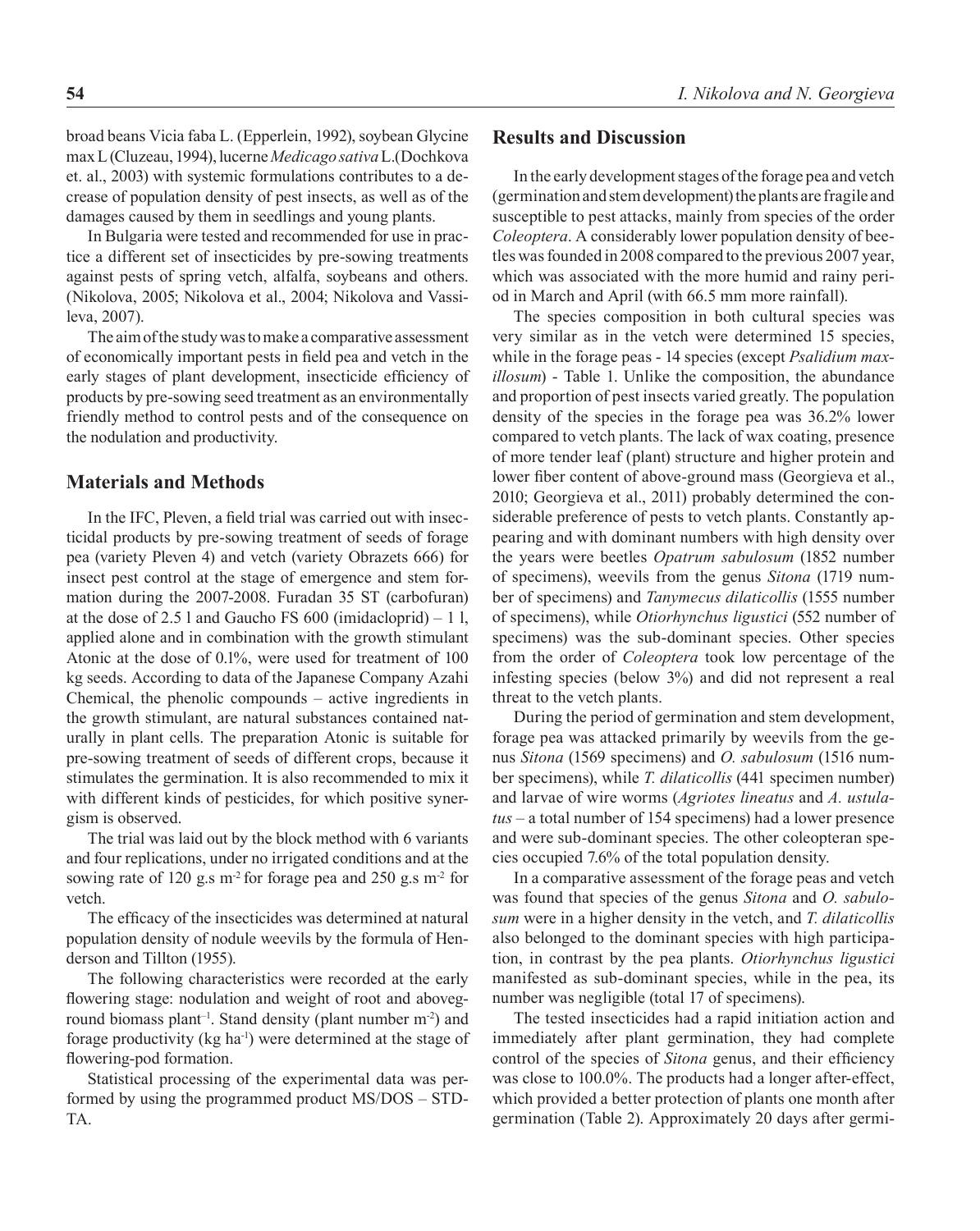nation of the plants, the efficiency was higher and varied in the range 74.6 - 100.0%, depending on weather conditions during the year and the crop. It was noteworthy that neonicotinoid insecticide Gaucho showed a higher toxic effect, and its efficacy was high on the 30th day-after treatment. It was also important that the combined use of Gaucho and Furadan with the growth stimulator Atonic increased the toxicity of products in comparison to their alone use and during the two years of study. That positive interaction was more pronounced at Gaucho as efficiency increases from 3.0 to 6.2%,

#### **Table 1**

|  |  | Quantitative and qualitative composition of insect pest in forage pea and vetch in the early stages of plant development |
|--|--|--------------------------------------------------------------------------------------------------------------------------|
|--|--|--------------------------------------------------------------------------------------------------------------------------|

| <b>Spesies</b>               | Forage pea    |                |                | Vetch         |      |      |       |               |
|------------------------------|---------------|----------------|----------------|---------------|------|------|-------|---------------|
|                              | 2007          | 2008           | Total          | $\frac{0}{0}$ | 2007 | 2008 | Total | $\frac{0}{0}$ |
| Agriotes lineatus L.         | 200           | 21             | 221            | 5.5           | 82   | 41   | 123   | 1.9           |
| Agriotes ustulatus Schaller  | 141           | 46             | 188            | 4.7           | 21   | 10   | 31    | 0.5           |
| Chromoderus fasciatus Müll.  | 2             |                | 3              | 0.1           | 25   | 12   | 37    | 0.6           |
| Dermestes lardarius L.       | 8             |                | 8              | 0.2           | 21   | 15   | 36    | 0.6           |
| Harpalus sp.                 | $\mathcal{E}$ | 4              | 7              | 0.2           | 30   | 17   | 47    | 0.7           |
| Opatrum sabulosum L.         | 1200          | 316            | 1516           | 37.6          | 1501 | 351  | 1852  | 29.3          |
| Otiorrhynchus ligustici L.   | 6             | 11             | 17             | 0.4           | 402  | 150  | 552   | 8.7           |
| Phytodecta fornicate Brugg   | 10            | $\theta$       | 10             | 0.3           | 19   | 12   | 31    | 0.5           |
| Phyllotreta atra F.          | $\Omega$      | $\overline{2}$ | $\overline{2}$ | 0.1           | 3    | 4    | 7     | 0.1           |
| Psalidium maxillosum L.      |               | $\theta$       |                | 0.0           | 16   | 8    | 24    | 0.4           |
| Rhagonycha fulva             | 20            | $\Omega$       | 20             | 0.5           | 64   | 32   | 96    | 1.5           |
| Sitona sp.                   | 1111          | 458            | 1569           | 39.0          | 1001 | 718  | 1719  | 27.2          |
| Tanymecus dilaticollis Gyll. | 273           | 169            | 441            | 11.0          | 960  | 595  | 1555  | 24.6          |
| Tanymecus paliatus F.        | 3             | $\theta$       | 3              | 0.1           | 124  |      | 125   | 2.0           |
| Tychius quinquepunctatus L.  | $\Omega$      | 7              | 7              | 0.2           | 10   | 12   | 22    | 0.4           |
| Other spesies                | 11            | $\mathcal{R}$  | 14             | 0.3           | 49   | 5    | 54    | 0.9           |
| <b>Total Coleoptera</b>      | 2988          | 1040           | 4028           | 100.0         | 4328 | 1983 | 6311  | 100.0         |

#### **Table 2**

**Efficacy of insecticide products by presowing treatment of the seeds of spring pea and vetch against species of the** *Sitona* **genus**

|                          | Efficacy, % - 2007   |      |      | Efficacy, $\%$ - 2008 |      |      |  |  |
|--------------------------|----------------------|------|------|-----------------------|------|------|--|--|
|                          | Days after treatment |      |      |                       |      |      |  |  |
| <b>Insecticides</b>      | 20                   | 25   | 30   | 20                    | 25   | 30   |  |  |
|                          | Forage pea           |      |      |                       |      |      |  |  |
| Furadan 35 ST            | 80.1                 | 70.4 | 66.9 | 74.6                  | 70.7 | 63.4 |  |  |
| Gaucho FS 600            | 89.0                 | 82.5 | 81.7 | 82.1                  | 74.5 | 71.2 |  |  |
| Furadan $35ST + Atomic$  | 83.7                 | 78.7 | 66.4 | 78.9                  | 73.1 | 62.3 |  |  |
| Gaucho FS $600 +$ Atonic | 91.2                 | 86.8 | 81.3 | 85.5                  | 79.6 | 74.5 |  |  |
|                          | Vetch                |      |      |                       |      |      |  |  |
| Furadan 35 ST            | 88.6                 | 80.3 | 75.2 | 85.0                  | 80.9 | 77.1 |  |  |
| Gaucho FS 600            | 97.4                 | 92.6 | 89.8 | 92.6                  | 88.3 | 84.0 |  |  |
| Furadan $35ST +$ Atonic  | 94.0                 | 87.3 | 76.5 | 89.2                  | 83.5 | 76.4 |  |  |
| Gaucho FS $600 +$ Atonic | 100.0                | 98.4 | 92.8 | 98.5                  | 92.6 | 89.2 |  |  |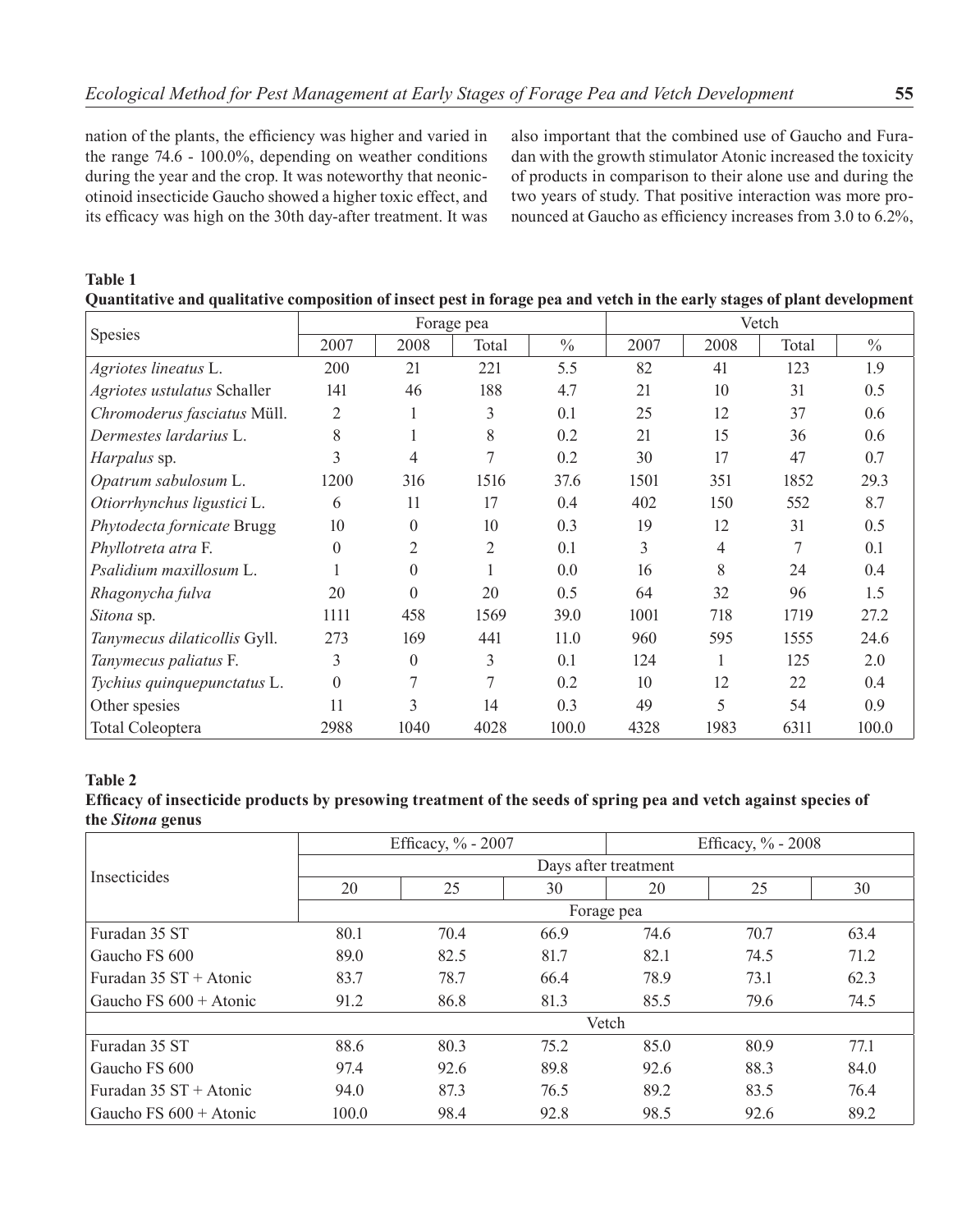while at Furadan - from 2.4 to 5.5%. The growth stimulant will not protect plants from *Sitona* attacks, but enhanced the effect of the insecticide action and led to increased efficiency.

According to Epperlein and Schmidt (2001), the active ingredient (imidacloprid) contained in plant tissues and cells, acted as a repellent nutrient and prevented the insect pests from inhabiting when in contact with the treated plants, without killing them necessarily. In field conditions, Krohn and Hellpointner (2002) found comparative immobility of the Gaucho active ingredient that combined with soil particles and remained in surface soil layer. In contrast to it, Furadan showed mobility in the soil medium (particularly under heavier rainfall), which resulted in metabolite leaching in the lower layers and decreased of its efficacy (Deleva, 1995). Probably, the comparative immobility of Gaucho, as well as its repellent effect determined the good protection of forage pea and vetch against *Sitona* species in the early stages of plant development.

Furadan and Gaucho showed a greater toxic effect in the spring vetch, probably due to the higher sowing rate and the creation of a wider safety zone around the sown seeds.

Data on the total nodule number plant<sup>-1</sup> showed an increase in all studied variants relative to the control as the increase was most pronounced for Gaucho and Gaucho + Atonic for both pea and vetch plants (Figure 1). The combined use of insecticides with Atonic in comparison with their alone application increased nodulation activity from 3.3 to 12.8 nodule number plant<sup>-1</sup> in vetch and 5.4 to 0.9 nodule number plant<sup>-1</sup> - in forage pea. The growth stimulant Atonic did not protect the bacterial nodules from the attack of species of *Sitona* genus, but helped the plants to restore from the caused injuries, by stimulating the activity of soil microorganisms and contributing to formation of a greater nodule number.

It should be noted that the vetch plants were distinguished by a higher nodulation activity exceeding that of the forage pea averagely by 41.5%.

The protective effect of insecticides on the *Sitona* species affected the population density of larvae, respectively, the degree of bacterial destroyed nodules by them. The weevil larvae of the genus *Sitona*, eating nodules and roots of young plants, hindered the nitrogen-fixing process and can reduce the length of roots to 30% and the amount of dry root mass over 60% (Byers and Kendall, 1982; Hardwick, 1998). The percentages of damaged nodules in the control and Atonic, depending on the culture, exceeded a double or triple the degree of damage compared to insecticide treatment variants averagely of 2007-2008. Their percentage of damaged nodules was low and did not exceed 16.0%. The combined application of insecticide products with Atonic, compared to their alone use, further increased the protective effect, and the degree of damaged nodules does not exceed 6.5% in vetch and 12.5% in forage pea. That was related to the increased efficiency of the insecticides under the action of the growth stimulator, and the creation of better conditions for nodulation activity. The lowest damage was characterized combination of Gaucho and Atonic. In addition, the protection of the root nodules was more highly expressed in vetch plants compared to the pea.

The use of imidacloprid and carbofuran alone provided good protection of the plants from soil insect pests, including *Sitona* species, but the addition of the growth stimulant favoured nodulation and created better condition for plant growth and development.



**Fig. 1. Effect of insecticides with pre-sowing treatment of forage pea and vetch seeds on nodulation and degree of bacterial nodules damaged by species of** *Sitona* **genus, average**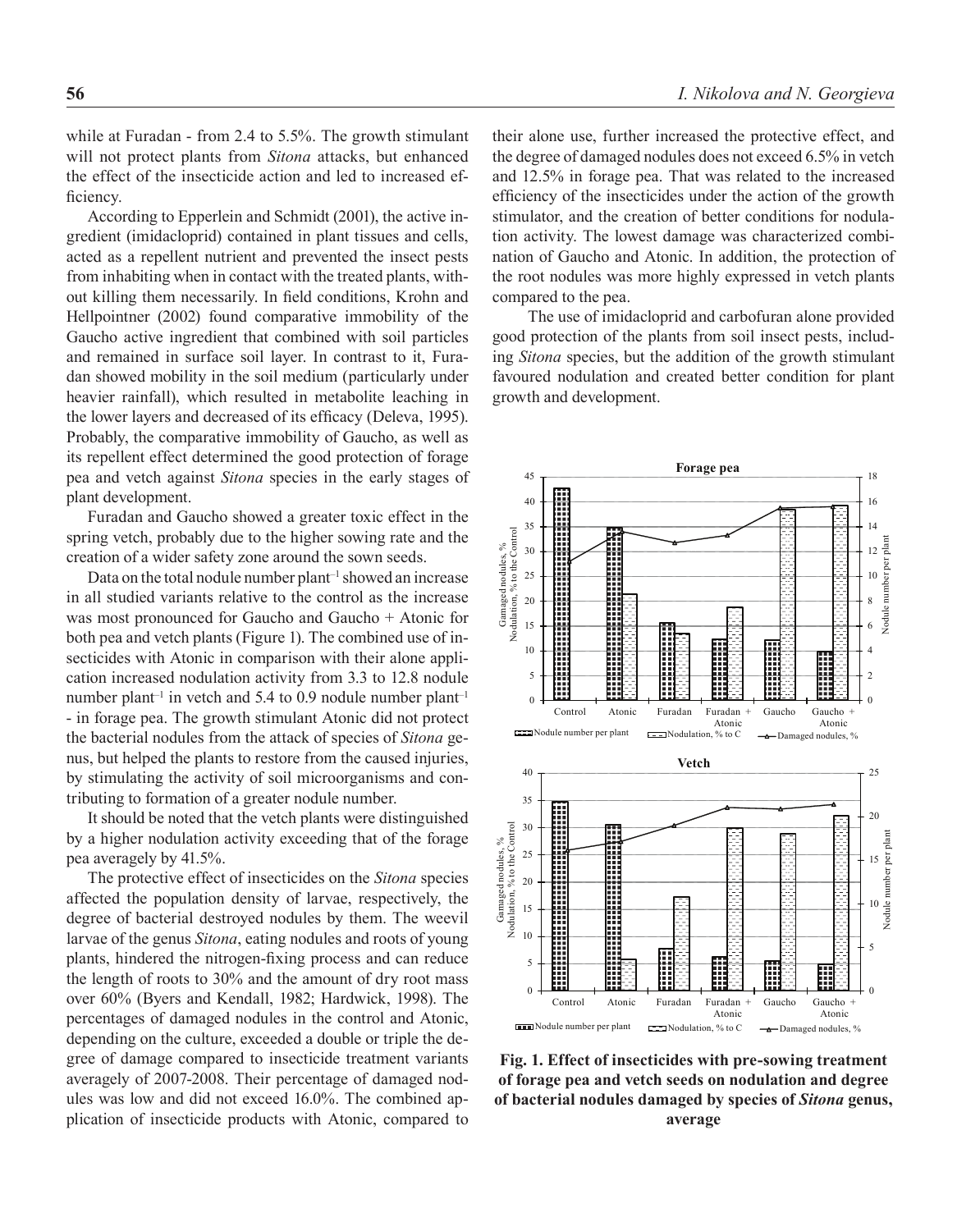| effect of insecticines by presowing treatment of forage pea and vettin secus on green mass yield, kg ha , averagely |            |              |           |         |    |           |  |  |
|---------------------------------------------------------------------------------------------------------------------|------------|--------------|-----------|---------|----|-----------|--|--|
| Insecticides                                                                                                        | Forage pea |              | $\%$ to C | Vetch   |    | $\%$ to C |  |  |
| Control $(C)$                                                                                                       | 29000.0    | a            |           | 12451.3 | a  |           |  |  |
| Atonic                                                                                                              | 30603.3    | ab           | 5.5       | 13450.0 | h  | 8.0       |  |  |
| Furadan 35 ST                                                                                                       | 30046.7    | b            | 3.6       | 13801.0 | bc | 10.8      |  |  |
| Gaucho FS 600                                                                                                       | 32923.3    | $\mathbf{c}$ | 13.5      | 14449.7 | cd | 16.0      |  |  |
| Furadan $35ST + Atomic$                                                                                             | 32846.7    | $\mathbf{c}$ | 13.3      | 14500.7 | cd | 16.5      |  |  |
| Gaucho $FS 600 + Atomic$                                                                                            | 35088.0    |              | 21.0      | 14802.5 |    | 18.9      |  |  |
| $\text{LSD}_{0.05\%}$                                                                                               |            | 1335.720     |           | 939.112 |    |           |  |  |

| Effect of insecticides by presowing treatment of forage pea and vetch seeds on green mass yield, kg ha <sup>-1</sup> , averagely |  |  |  |  |  |
|----------------------------------------------------------------------------------------------------------------------------------|--|--|--|--|--|
|----------------------------------------------------------------------------------------------------------------------------------|--|--|--|--|--|

The good protection from insect pests, as well as the stand evenness resulted in high productivity of plants in the insecticide-treated variants – Table 3. The green mass yield in seed treatment variants with Gaucho and Furadan exceeded the control from 3.6 to 21.0% in forage pea and from 10.8 to 18.9% - in vetch as the differences were statistically significant (Р<0.05). Combinations of Furadan and Gaucho with Atonic compared to their use alone were associated with 6.6- 9.3% higher green yield in pea plants and 2.4-5.1% higher yield in vetch as a result of the stimulating action of Atonic on the seed germination, and increasing effects on the insecticide efficacy, and provided high number plants.

## **Conclusions**

**Table 3**

During the period of germination and stem development, forage pea was attacked primarily by weevils from the genus *Sitona* (1569 specimens) and *O. sabulosum* (1516 specimens), while *T. dilaticollis* and larvae of wire worms (*Agriotes lineatus* and *A. ustulatus*) had a lower presence and were subdominant species. Constant and dominant beetles with high density in vetch plants were *Opatrum sabulosum* (1852 specimens), weevils from the genus *Sitona* (1719 specimens) and *Tanymecus dilaticollis* (1555 specimens), while *Otiorhynchus ligustici* was the sub-dominant species.

Insecticides Gaucho and Furadan had a rapid initiation and prolonged action-effect on weevils of *Sitona* genus, providing better protection of the plants one month after germination. The combinations with Atonici increased their efficiency, and it was more pronounced at Gaucho.

The products influenced positively the nodulation and nodule protection, which resulted in better conditions for growth, development and high productivity, exceeding the untreated control from 3.6 to 21.0% in forage pea and from 10.8 to 18.9% in vetch.

#### **References**

- **Albajes, R., C. López and X. Pons**, 2003. Predatory fauna in confields and response to imidacloprid seed treatment. *J. Econ. Entomol*., **96** (6): 1805-1813.
- **Barbulescu, A.,** 1994. Probleme de Protectia Plantelor, Fundulea, XXII, 2, p. 143-216.
- **Brian, A. N., A. G. Taylor, M. Urwiler, T. Rabaey and D. W. Hutchison**, 2004. Neonicotinoid seed treatments for managing potato leafhopper infestations in snap bean. *Crop Protection*, **23** (2): 147-154.
- **Čamprag, D., T.Kereši and R. Sekulić**, 1996. Integralna zaštita soje od štetoćina (štetoćine soje u Srbiji i susednim zemljama). *Design studio stanišić*, Baćka Palanka. p. 68-76.
- **Cluzeau, S**., 1994. Index Phytosanitaire 1995, ACTA, Paris.
- **Deleva, T**, 1995. Effect of some insecticides by presowing seed treatment on the control of the pest complex, sowing qualities and productivity of sugar beet. *Suvremenna rastitelna zashtita* (sbornik dokladi, Oktomvri, 1995, Sofia), pp. 277-280 (Bg).
- **Dewar, A. M., A. Haylock, B. H. Garner, P. Baker, R. J. N. Sands, S. P. Foster, D. Cox, N. Mason and I. Denholm**, 2003. The effect of clothianidin on aphids and virus yellows in sugar beet. *Pflanzenschutz Nachrichten Bayer, Bayer Crop Science*, **56** (1): 127-146.
- **Dochkova, B., I. Nikolova, V. Vasileva and A. Ilieva**, 2003. Presowing treatment of lucerne seed with insecticides against insect pests during plant emergence. I. Efficasy of the insecticides. In: *Optimal Forage Systems for Animal Production and Environment*, Volume 8, *Grassland science in Europe, 26-28 May 2003*, Pleven-Bulgaria, pp. 333-336.
- **Dochkova, B., V. Vasileva and A. Ilieva**, 2000. Effect of presowing treatment of seeds with Promet 400 CK on nodule-feeding weevils of *Sitona* genus and nodulation in spring forage pea. *Plant science*, **37**: 645-649.
- **Epperlein, K. and H.-W. Schmidt**, 2001. Effects of pelleting sugar-beet seed with Gaucho (imidacloprid) on associated fauna in the agrocultural ecosystem. *Pflanzenschutz-Nachrichten Bayer*, **54** (3): 369-398.